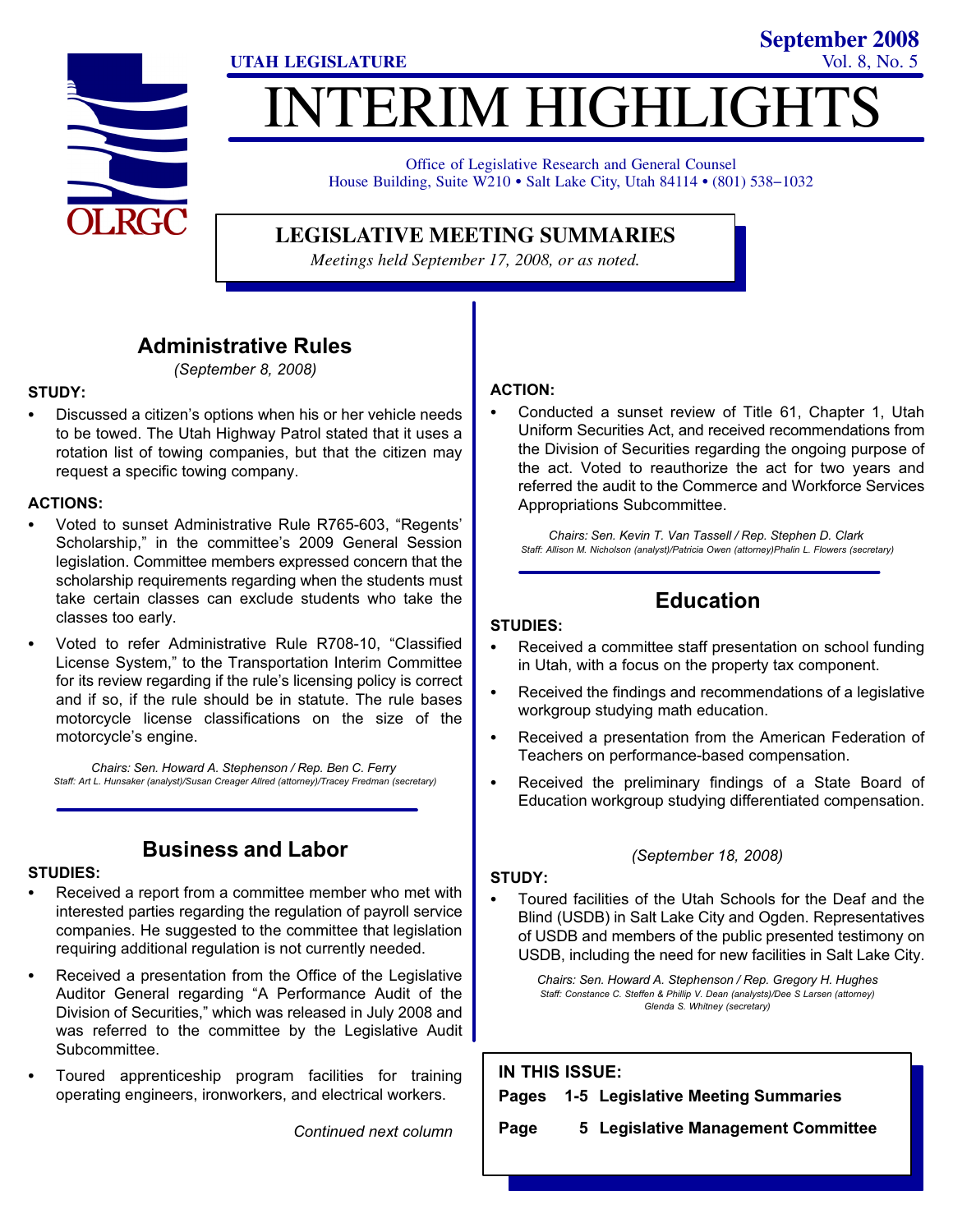## Government Operations

#### STUDY:

- Discussed the need for public bodies to provide minutes of meetings in a more timely manner. A committee staff briefing outlined the issues, current statutory provisions, and policy options.

#### REPORTS:

- - Received a report from the Utah Association of County Clerks on the potential for developing a single ballot on election day that includes local district elections. The association also recommended giving special districts the option of by−mail elections, providing greater coordination of polling places, installing new software to allow for GIS identification of voter residences, and conducting test elections using new data systems.
- - Received a briefing from the Office of the Lieutenant Governor on providing online voter registration as a means to expand options for voters wishing to register and to reduce administrative burdens associated with a paper form. Capturing a required voter signature through driver license records was discussed.
- - Received a briefing from the Department of Transportation and the Division of Facilities Construction and Management on coordinating expertise to facilitate purchasing property for the state. This expertise is particularly helpful when a seller inflates the price because the potential buyer is known to be the state and eminent domain is needed to acquire the property.

#### ACTIONS:

- - Requested that staff draft legislation to allow optional by−mail elections for local districts.
- - Requested that staff draft legislation to allow online voter registration.

Chairs: Sen. Peter C. Knudson / Rep. Douglas C. Aagard Staff: Benjamin N. Christensen (analyst)/Christopher R. Parker (attorney)/Chelsea Barrett (secretary)

## Health and Human Services

#### STUDIES:

- - Received information from the Division of Substance Abuse and Mental Health, NAMI Utah, and the Salt Lake County Attorney's Office on the mental health needs of persons who are either in, or could enter, the criminal justice system.
- - Discussed with the Utah Insurance Department the need for a statutory requirement that health insurers refund unearned premiums to persons who have canceled a Medigap insurance policy to enroll in a Medicare Advantage plan. This problem involves foreign carriers.

### REPORTS:

- Received an update from the Department of Health on the need to implement a real−time epidemiological surveillance system.

Continued next column

#### ACTIONS:

-

-

• Approved as a committee bill, "Utah Sudden Cardiac Arrest Survival Act." The legislation amends civil liability immunity provisions related to sudden cardiac arrest intervention and removes a training requirement for lay persons who administer CPR or use an automatic or automated external defibrillator.

Chairs: Sen. D. Chris Buttars / Rep. Paul Ray Staff: Mark D. Andrews (analyst)/Catherine J. Dupont & Thomas R. Vaughn (attorneys) Joy L. Miller (secretary)

## Health System Reform Task Force

(September 18, 2008)

#### STUDIES:

- - Received reports from the Utah Partnership for Value−driven Health Care and the Utah Medical Association on efforts in Utah to make provider cost and quality information transparent to health care consumers and to incorporate evidence−based practices in clinical care.
- - Received information from the Utah Medical Home Task Force on efforts to design and implement a pilot program that will test the use of patient−centered medical homes in various provider settings.
- - Received recommendations from the Department of Health on incorporating public health concepts in health care reform.
- - Received recommendations for health care reform from the Business Input Group.

Chairs: Sen. Sheldon L. Killpack / Rep. David Clark Staff: Mark D. Andrews (analyst)/Catherine J. Dupont (attorney) Phalin L. Flowers (secretary)

## Higher Education and Applied Technology Governance

(September 9, 2008)

#### ACTION:

-

 Adopted in concept draft legislation that modifies the governance structure for career and technical education and restructures the Salt Lake/Tooele campus of the Utah College of Applied Technology.

Chairs: Sen. Curtis S. Bramble / Rep. Kevin S. Garn Staff: Allison M. Nicholson (analyst)/Dee S Larsen (attorney)/Wendy L. Bangerter (secretary)

## Immigration

(August 27, 2008)

#### REPORTS:

- Received reports from former and retired Immigration and Naturalization Services Officers regarding their experiences in dealing with federal immigration policies and enforcement. Continued next page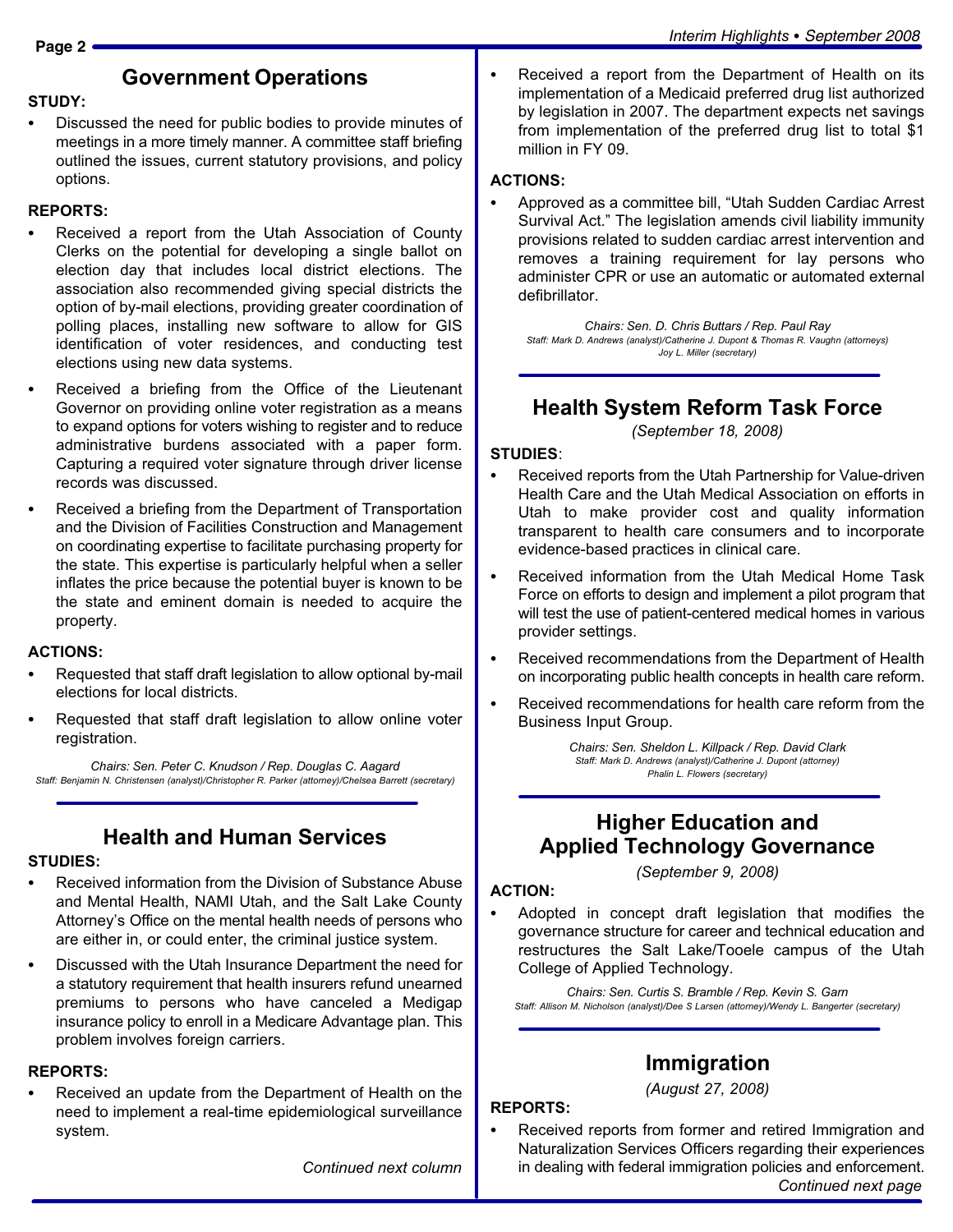- - Received a report from an Oklahoma legislator who sponsored Oklahoma's omnibus immigration reform legislation regarding the importance of making immigration a state concern and the impact of the legislation on the state.
- - Received a report from the Utah Minuteman Project, (UMP) -Illegal Aliens, Inequality Before the Law and Derogation of Citizenship," and received comments from UMP on the importance of legal state documentation.
- - Received a report from the Sutherland Institute on its position on illegal immigration and a presentation, "Utah Citizens and Illegal Immigration: Side−by−Side," which focused on changing policies at the national level.

Chair: Sen. Scott K. Jenkins / Rep. Brad L. Dee Staff: Art L. Hunsaker (analyst)/Christopher R. Parker & Thomas R. Vaughn & James L. Wilson (attorneys)/Chelsea Barrett (secretary)

## **Judiciary**

#### REPORTS:

- - Received a report from the Commission on Criminal and Juvenile Justice regarding the recidivism rates of juvenile sex offenders and the significant improvement in juvenile sex offenders who receive specialized treatment programs.
- - Received reports from the Administrative Office of the Courts regarding:
	- the mandatory educational course for divorcing parents under Utah Code Sections 30−3−11.3 through 30−3−11.4;
	- expedited parent−time enforcement under Utah Code Section 30−3−38; and
	- the dispute resolution programs under Utah Code Section 78B−6−204.

#### ACTIONS:

- - Approved as committee bills:
	- -Material Harmful to Minors Amendments"; and
	- ► "Harboring a Runaway."

Chairs: Sen. Gregory S. Bell / Rep. Eric K. Hutchings Staff: Jerry D. Howe (analyst)/Esther Chelsea−McCarty (attorney)/Amanda K. Majers (secretary)

## Law Enforcement and Criminal Justice

#### STUDY:

- Received comments from a citizen regarding agency access to justice and public safety records. The committee discussed with the Department of Public Safety and the Commission on Criminal and Juvenile Justice the state's progress in enhancing accessibility to the various record management systems used by justice and law enforcement agencies at the state and local levels.

#### ACTION:

-• Approved as a committee bill, "Child and Vulnerable Adult Endangerment Provisions," which amends the Utah Criminal Code to provide penalties for a person who knowingly or intentionally causes or permits a child or a vulnerable adult to be exposed to, inhale, ingest, or have contact with a controlled substance, chemical substance, or drug paraphernalia.

> Chairs: Sen. Jon J. Greiner / Rep. DeMar "Bud" Bowman Staff: Stewart E. Smith (analyst)/Susan Creager Allred (attorney) Wendy L. Bangerter (secretary)

## Natural Resources, Agriculture, and Environment

#### STUDY:

- Discussed recodification of the Department of Natural Resources sections of the Utah Code.

#### REPORTS:

- - Received a report from the Department of Natural Resources on the Endangered Species Mitigation Fund.
- - Received a report from concerned citizens on potential degradation of Wasatch Front air quality related to water mining in the Snake Valley.

#### ACTIONS:

- - Approved as committee bills:
	- -Water Rights − Informal Adjudication";
	- -Water Rights Applications"; and
	- -Protections for Agricultural Practices."
- - Requested that committee staff send a letter to the Bureau of Land Management and the Environmental Protection Agency, signed by the committee chairs, supporting West Tavaputs Plateau natural gas development.

Chairs: Sen. Darin G. Peterson / Rep. Roger E. Barrus Staff: J Brian Allred (analyst)/Emily R. Brown (attorney)/Joy L. Miller (secretary)

## Political Subdivisions

#### STUDIES:

- - Received comments regarding whether cities should be allowed to put riparian overlay zones on streams and creeks which are used as storm sewers and where untreated run−off water is channeled.
- - Received a presentation from Salt Lake County on the survey results required by H.B. 40, "Sunset of Township Provision," (2005 General Session), regarding the desires of residents and property owners within townships to annex, incorporate, or remain in the unincorporated area of the county.

Continued next column

Continued next page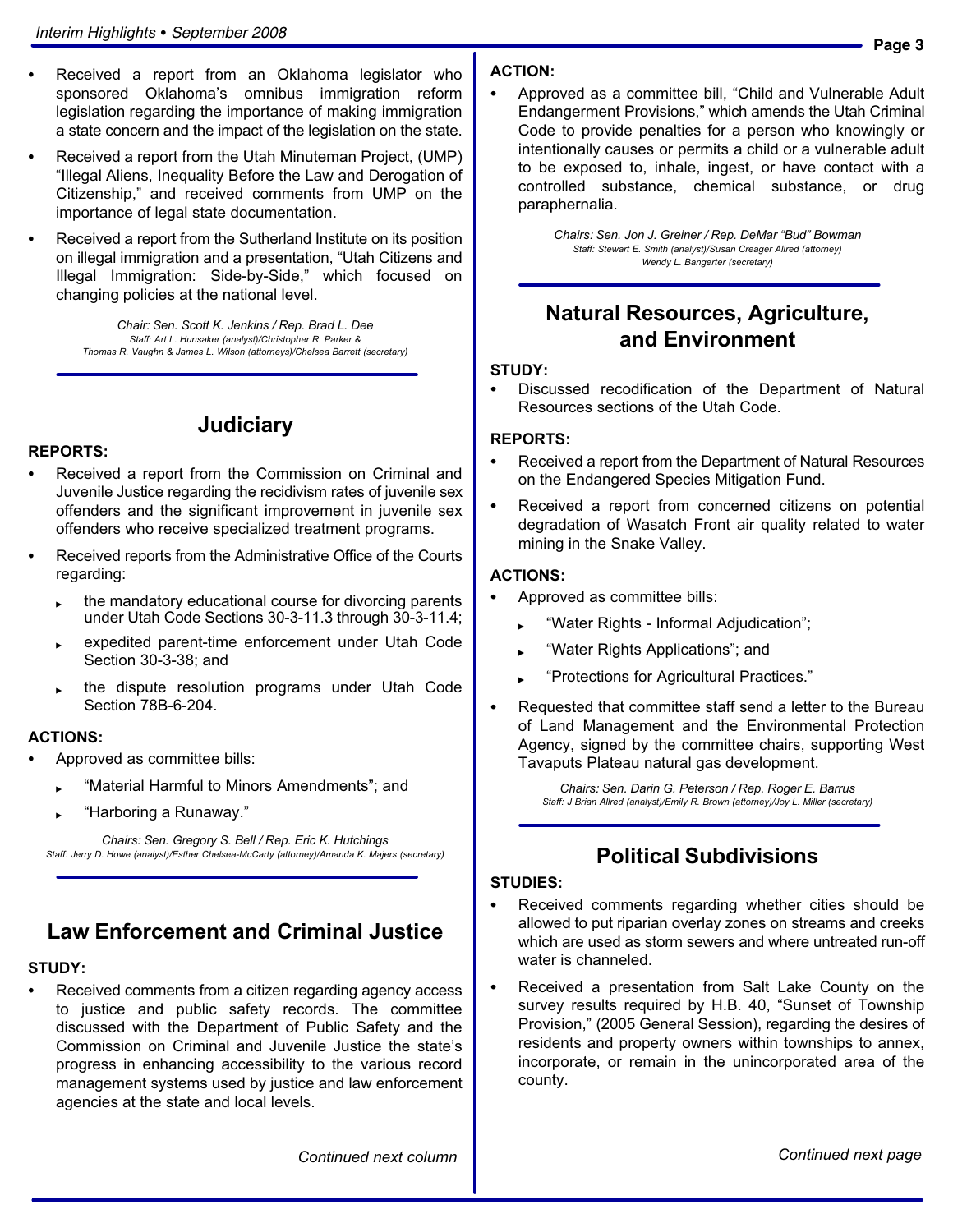#### ACTION:

-

• Adopted as a committee bill, "Assessment Area Amendments," which modifies provisions relating to assessment areas. Designation of an assessment area by a local entity allows that entity to assess the property within the area for the purpose of financing the costs of improvements, operation and maintenance, or economic promotion activities that benefit property within the assessment area.

Chairs: Sen. Dennis E. Stowell / Rep. Fred R Hunsaker Staff: Joseph T. Wade (analyst)/Robert H. Rees (attorney)/Wendy L. Bangerter (secretary)

## Public Utilities and Technology

#### REPORTS:

- - Received reports from the Utah State Energy Manager, Utah Clean Energy, and Healthy Environmental Alliance of Utah about state authorized renewable energy programs, including net metering, the number of statewide participants in the seven different programs, and the dollar value of tax credits claimed.
- - Received a report from the Utah Geological Survey about the location and amount, projected by the barrel, of oil shale deposits in the state. Maps were also provided of the state oil shale deposits.
- - Received a written report from Rocky Mountain Power detailing the status of negotiations with Box Elder County officials, citizen groups, and citizens regarding the siting of a high voltage transmission line through their communities. The report included information about transmission siting criteria such as reliability, cost, and safety.

Box Elder county officials, mayors, and citizen groups expressed concern about the lack of progress and difficulty in obtaining cost estimate data.

Chairs: Sen. Scott K. Jenkins / Rep. Michael E. Noel Staff: Richard C. North (analyst)/Victoria Stirling (attorney)/Tracey Fredman (secretary)

## Revenue and Taxation

#### STUDY:

- Reviewed draft legislation that would grant an income tax credit for certain expenses related to higher education at state−sponsored institutions of higher education.

#### REPORTS:

- - Received a committee staff report on the incidence of the property tax. Information regarding property taxes paid in relation to income was also reported.
- - Received a committee staff report on property tax assessment patterns for certain properties in selected Utah counties.

#### ACTIONS:

- - Approved as committee bills:
	- ► Certified Tax Rate Amendments"; and
	- -Personal Property Tax Amendments."

Continued next column

 Voted to continue the committee's study and review of the authority of taxing entities that have non−elected boards to impose a property tax. Options to receive further consideration included requiring voter approval of a property tax increase, eliminating the authority of these taxing entities to impose a property tax, and reviewing election procedures for boards of special districts.

> Chairs: Sen. Wayne L. Niederhauser / Rep. John Dougall Staff: Bryant R. Howe & Phillip V. Dean (analysts)/Rebecca L. Rockwell & Angela D. Oakes (attorneys)/Phalin L. Flowers (secretary)

## Tax Review Commission

(September 11, 2008)

#### STUDIES:

-

- - Received a report from the oil exploration industry regarding the effects of state severance taxes on levels of oil exploration and production in Utah.
- - Received an overview of public education efforts regarding Constitutional Amendment B which will appear on the ballot at the 2008 General Election. This proposed constitutional amendment concerns the permanent state trust fund.

Chairs: Mr. M. Keith Prescott / Mr. David J. Crapo Staff: Bryant R. Howe, Phillip V. Dean & Leif G. Elder (analysts)/Rebecca L. Rockwell & Angela D. Oakes (attorneys)/Phalin L. Flowers (secretary)

#### STUDIES:

# **Transportation**

- - Discussed proposed legislation that would bring Utah into compliance with federal motor carrier safety regulations.
- - Received a presentation from the Department of Transportation on size and weight requirements for motor carriers.
- - Discussed which types of vehicles listed in the definition of motor−driven cycle will require a driver´s license, and/or a motorcycle endorsement, or both.
- - Discussed the process of converting vehicles to operate on alternative fuels.

#### REPORT:

- Received reports from the Department of Transportation on east−west corridors in first and second class counties and new transportation capacity projects.

> Chairs: Sen. Carlene M. Walker / Rep. Todd E. Kiser Staff: Leif G. Elder (analyst)/Shannon C. Halverson (attorney) Tracey Fredman (secretary)

## Workforce Services & Community and Economic Development

#### STUDIES:

- Received briefings from the Governor's Office of Economic Development, the Governor's Office of Planning and Budget, and the Utah Film Commission on the benefits of providing additional incentives to the film industry, which included a presentation on a film economic impact model.

Continued next page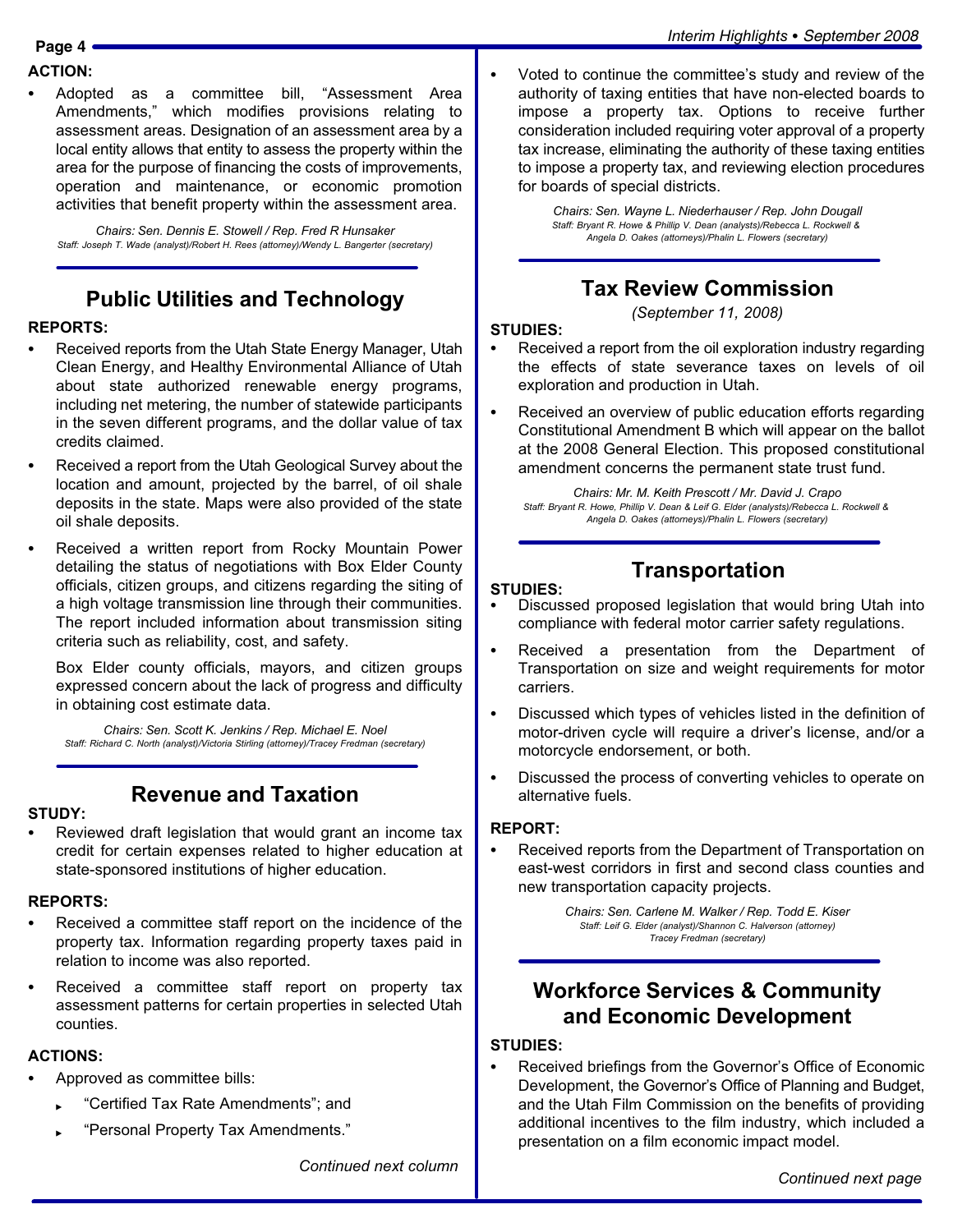- Received briefings from the Department of Community and Culture and the Division of State History on long−term storage needs for cultural artifacts and state collections.

Continued next column

 Received a briefing from The Crossroads Urban Center on the National Housing Trust Fund (NHTF) created by the federal Housing and Economic Recovery Act of 2008 and possible state funding sources to accompany the NHTF, including earmarking part of the state liquor tax.

Chairs: Sen. Mark B. Madsen / Rep. Steven R. Mascaro Staff: Arthur L. Hunsaker (analyst)/James L. Wilson (attorney)/Glenda S. Whitney (secretary)

## **LEGISLATIVE MANAGEMENT COMMITTEE**

-

-

(September 16, 2008)

#### ACTIONS:

- - Approved the requests of the following appropriation subcommittees for meetings previously held. (The Legislative Management Committee did not meet in August and so could not approve the meetings before they occurred.)
	- Commerce and Workforce Services
	- Economic Development and Revenue
	- Natural Resources
- - Assigned to the Workforce Services and Community and Economic Development Interim Committee the study item -Tax Credits for Manufacturing Industry."

Continued next column

- Approved requests from the following appropriation subcommittees:
	- Economic Development and Revenue − for a meeting on September 29th at 9:00 a.m.; and
	- Natural Resources − for a one−day field trip on September 18th.
- - Approved a request from the Higher Education and Applied Technology Governance Committee to hold up to three meetings in addition to those already approved by the Legislative Management Committee.

Chairs: Sen. John L. Valentine / Rep. Greg J. Curtis Staff: Michael E. Christensen (Director) / John L. Fellows (General Counsel) Beverlee LeCheminant (Administrative Assistant)